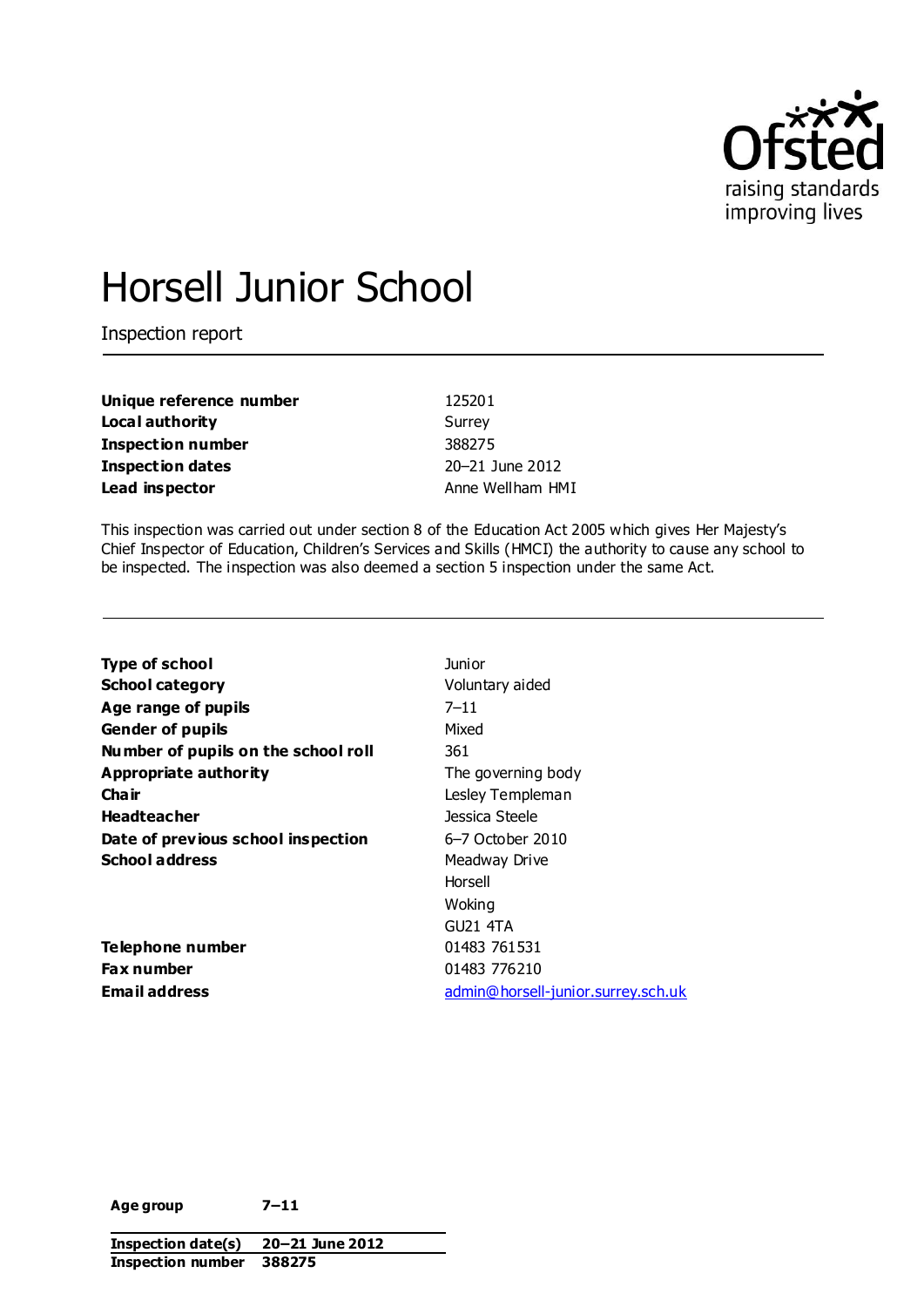

You can use Parent View to give Ofsted your opinion on your child's school. Ofsted will use the information parents and carers provide when deciding which schools to inspect and when.

You can also use Parent View to find out what other parents and carers think about schools in England. You can visit [www.parentview.ofsted.gov.uk,](http://www.parentview.ofsted.gov.uk/) or look for the link on the main Ofsted website: [www.ofsted.gov.uk](http://www.ofsted.gov.uk/)

The Office for Standards in Education, Children's Services and Skills (Ofsted) regulates and inspects to achieve excellence in the care of children and young people, and in education and skills for learners of all ages. It regulates and inspects childcare and children's social care, and inspects the Children and Family Court Advisory Support Service (Cafcass), schools, colleges, initial teacher training, work-based learning and skills training, adult and community learning, and education and training in prisons and other secure establishments. It assesses council children's services, and inspects services for looked after children, safeguarding and child protection.

Further copies of this report are obtainable from the school. Under the Education Act 2005, the school must provide a copy of this report free of charge to certain categories of people. A charge not exceeding the full cost of reproduction may be made for any other copies supplied.

If you would like a copy of this document in a different format, such as large print or Braille, please telephone 0300 123 4234, or email enquiries@ofsted.gov.uk.

You may copy all or parts of this document for non-commercial educational purposes, as long as you give details of the source and date of publication and do not alter the information in any way.

To receive regular email alerts about new publications, including survey reports and school inspection reports, please visit our website and go to 'Subscribe'.

Piccadilly Gate Store St **Manchester** M1 2WD

T: 0300 123 4234 Textphone: 0161 618 8524 E: enquiries@ofsted.gov.uk W: www.ofsted.gov.uk



© Crown copyright 2012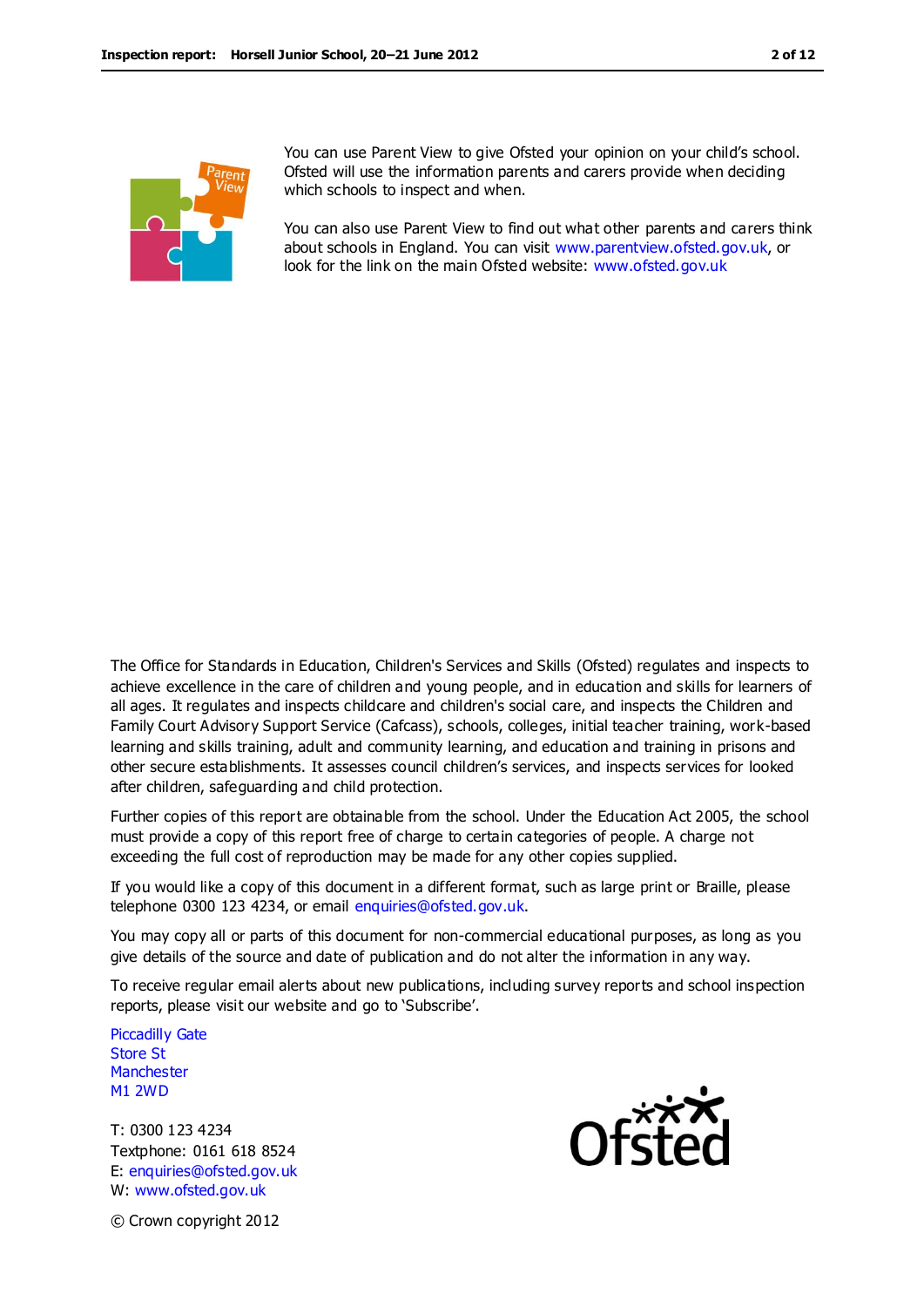## **Introduction**

Inspection team

Anne Wellham Her Majesty's Inspector

Victor Chaffey **Additional inspector** 

This inspection was carried out with one day's notice. Inspectors observed 15 lessons taught by 12 teachers, and visited two other lessons accompanied by the leaders of English and the headteacher. Inspectors also observed an assembly and a swimming lesson. Meetings were held with three groups of pupils, five members of the governing body and school staff, including senior and middle leaders. A conversation with a representative of the local authority was conducted by telephone and a meeting took place with a representative from the ethnic minority support services. Inspectors took account of the responses to the online questionnaire (Parent View) in planning the inspection. As this is a section 8 deemed section 5 inspection, no questionnaires were distributed.

## **Information about the school**

The school is a larger-than-average sized junior school. The proportion of pupils known to be eligible for free school meals is well below the national average. Most pupils are from White British or other White backgrounds. The proportions of pupils from minority ethnic groups and who speak English as an additional language is slightly higher than that found nationally. The largest minority ethnic groups include pupils of Indian and Pakistani heritage. The proportions of disabled pupils and those with special educational needs are in line with average; a below average proportion are supported at school action plus and have a statement of special educational needs. The school meets current floor standards (national minimum expectations for attainment and progress).

In October 2010 the school was subject special measures. Since the last inspection, the senior leadership team has been extended to include the heads of year and two new members of staff, the English and mathematics coordinators. The deputy headteacher's role has been extended to include responsibility for inclusion across the school. A new role of curriculum leader has been created and two new members have been appointed to the governing body.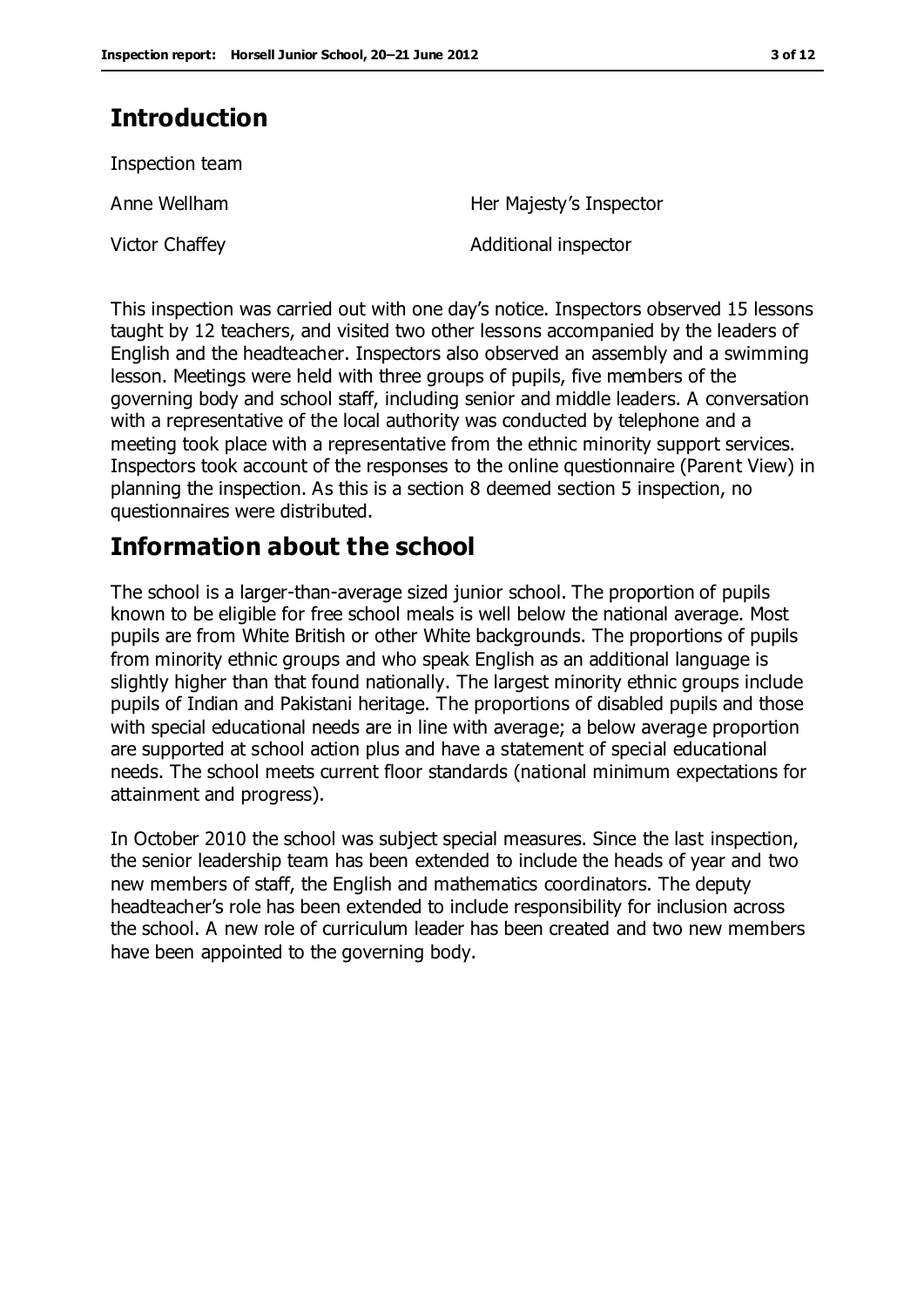## **Inspection judgements**

| <b>Overall effectiveness</b>     |  |
|----------------------------------|--|
|                                  |  |
| <b>Achievement of pupils</b>     |  |
| <b>Quality of teaching</b>       |  |
| Behaviour and safety of pupils   |  |
| <b>Leadership and management</b> |  |

## **Key findings**

- Horsell is a satisfactory school. Overall effectiveness is not yet good because the quality of teaching and learning and leadership and management is not consistently good. Senior and middle leaders have a clear understanding of what has been achieved and what remains to be done and the school has a satisfactory capacity to continue improving. In accordance with section 13(4) of the Education Act 2005, Her Majesty's Chief Inspector is of the opinion that the school no longer requires special measures. Schools whose overall effectiveness is judged satisfactory may receive a monitoring visit by an Ofsted inspector before their next section 5 inspection.
- Achievement is satisfactory. Attainment in English and mathematics at the end of Year 6 is rising and pupils make better than expected progress in other year groups to compensate for previous underachievement. Disabled pupils and those with special educational needs make progress in line with national averages and the gap is closing for pupils who speak English as an additional language.
- Teaching is satisfactory. It is not consistently good because not all teachers assess pupils' learning at key points throughout the lesson and amend their teaching as a result. The information that teachers receive about pupils' additional learning needs to inform their planning is not clear and precise enough. Consequently, progress slows in lessons where the activities and resources are not matched appropriately to the learning needs of all pupils.
- Behaviour is satisfactory overall. Pupils' attendance is above average. Behaviour is not good because not all pupils are fully engaged in their learning. They complete tasks willingly in lessons and learning is rarely disrupted but they are often content to sit passively especially where teaching is satisfactory. In these lessons, they are not always challenged sufficiently to produce their best work.
- Leadership and management, including the management of teaching and staff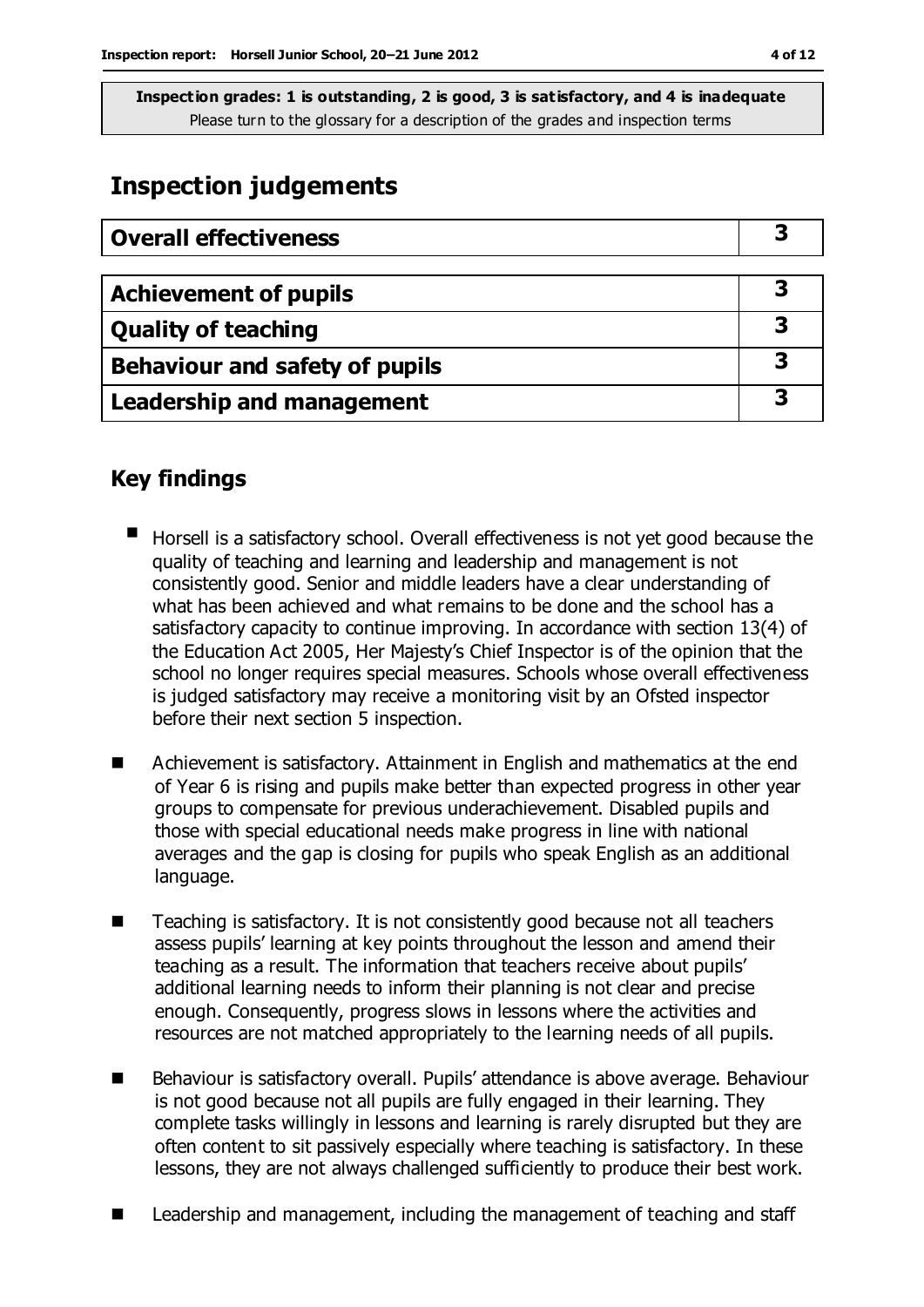performance, is satisfactory. The leadership and management of inclusion is not keeping pace with the improvements in other areas. Development planning for inclusion lacks precise actions, timescales and measureable targets for improvement. Teachers and other adults require support to develop their skills and understanding of the range of strategies available to allow all pupils to access learning, especially those who are learning English as an additional language.

## **What does the school need to do to improve further?**

- $\blacksquare$  Improve the consistency of the quality of teaching and learning by:
	- providing teachers and other adults with clear, precise and accessible information about pupils' individual needs in order to match the activities and resources explicitly to the learning of all pupils
	- planning explicit opportunities to assess pupils' understanding during lessons so that teaching is amended in response to the learning that is taking place.
- Improve the leadership and management of inclusion across the school by:
	- developing the knowledge, skills and understanding of teachers and other adults so that the most appropriate strategies can be used to support pupils with additional learning needs, especially those pupils learning English as an additional language
	- making sure that improvement planning for inclusion includes precise actions, timescales and measureable targets so that the impact of actions can be evaluated.

## **Main report**

#### **Achievement of pupils**

During the inspection, inspectors observed pupils engaging well in their learning and making good or better progress where the quality of teaching and learning was consistently good or outstanding. When teaching is consistently good, it helps to accelerate the progress of pupils who have fallen behind in previous years. Pupils show good attitudes to learning in lessons which capture their interest, provide opportunities for them to be actively involved and match the work carefully to their prior learning and abilities. By the end of Year 6, standards are high. Their attainment, when they join the school, is high so they make satisfactory progress from their starting points. Progress in English, particularly in reading, is stronger than in mathematics although a higher percentage of pupils currently achieve the higher levels of attainment in both subjects because the curriculum has been adapted to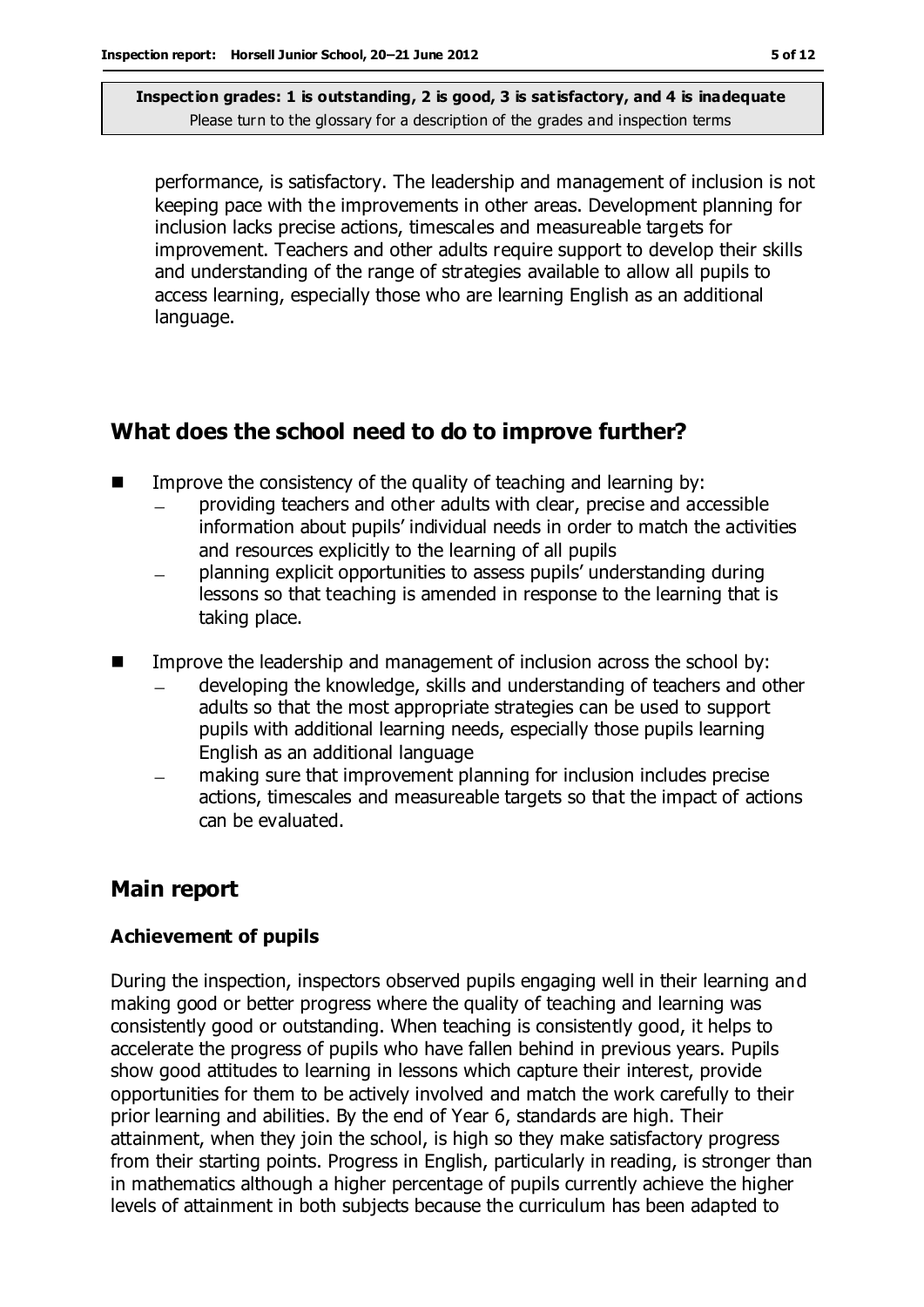provide greater challenge for the most able and extend their problem-solving skills. Daily guided reading and 'maths blast' sessions help to consolidate and reinforce learning in literacy and numeracy and are popular with the pupils.

Accurate and sharply focused assessment information is used to track pupils' progress. Disabled students and those with special educational needs make similar progress to other pupils with some individuals making good progress, as a result of targeted support and intervention both in lessons and in sessions outside the classroom. The progress of pupils for whom English is an additional language varies when they are taught as part of the whole class without individual support because not all teachers have a precise enough understanding of how to plan learning that matches their specific needs.

#### **Quality of teaching**

The best learning takes place when pupils are challenged to think for themselves, pose questions and work together collaboratively. In these lessons, activities develop pupils' oral, literacy and numeracy skills, whatever the subject content. For example, in a Year 5 lesson, pupils were encouraged to talk and write about their learning in mathematics. In an outstanding English lesson in Year 6, pupils engaged enthusiastically in creating a rap that reflected Olympic values. A pupil reported that she was learning very quickly in this lesson because she was able to use and develop her own ideas. Pupils make rapid progress when activities are amended as a result of frequent checking of pupils' understanding and learning, as it was in this lesson when time was taken to explore the spelling of the word 'rhythm' as a class when it presented a challenge to pupils. The most effective teaching uses skilful questioning to encourage pupils to justify and extend their responses and to take account of other viewpoints. The most effective planning provides opportunities for disabled pupils, those with special educational needs and those at varying stages of learning English to access all the tasks and learn independently. Marking is most effective when it provides helpful feedback, identifies the next steps for improvement and builds in time for pupils to respond so that a dialogue about learning develops.

Where teaching is satisfactory, learning activities and resources are not matched well enough to the different needs and abilities of pupils so they repeat learning that has already taken place or move on before they have time to consolidate their understanding. The pace of learning slows when the purpose of tasks is not clearly explained and individual pupils interpret them incorrectly or they have to wait for additional instructions from the teacher. Teachers provide time for pupils to talk to each other in lessons, although occasionally too much time is spent discussing, which interrupts the flow of the lesson.

#### **Behaviour and safety of pupils**

Pupils report that they feel safe and that the different groups in the school get on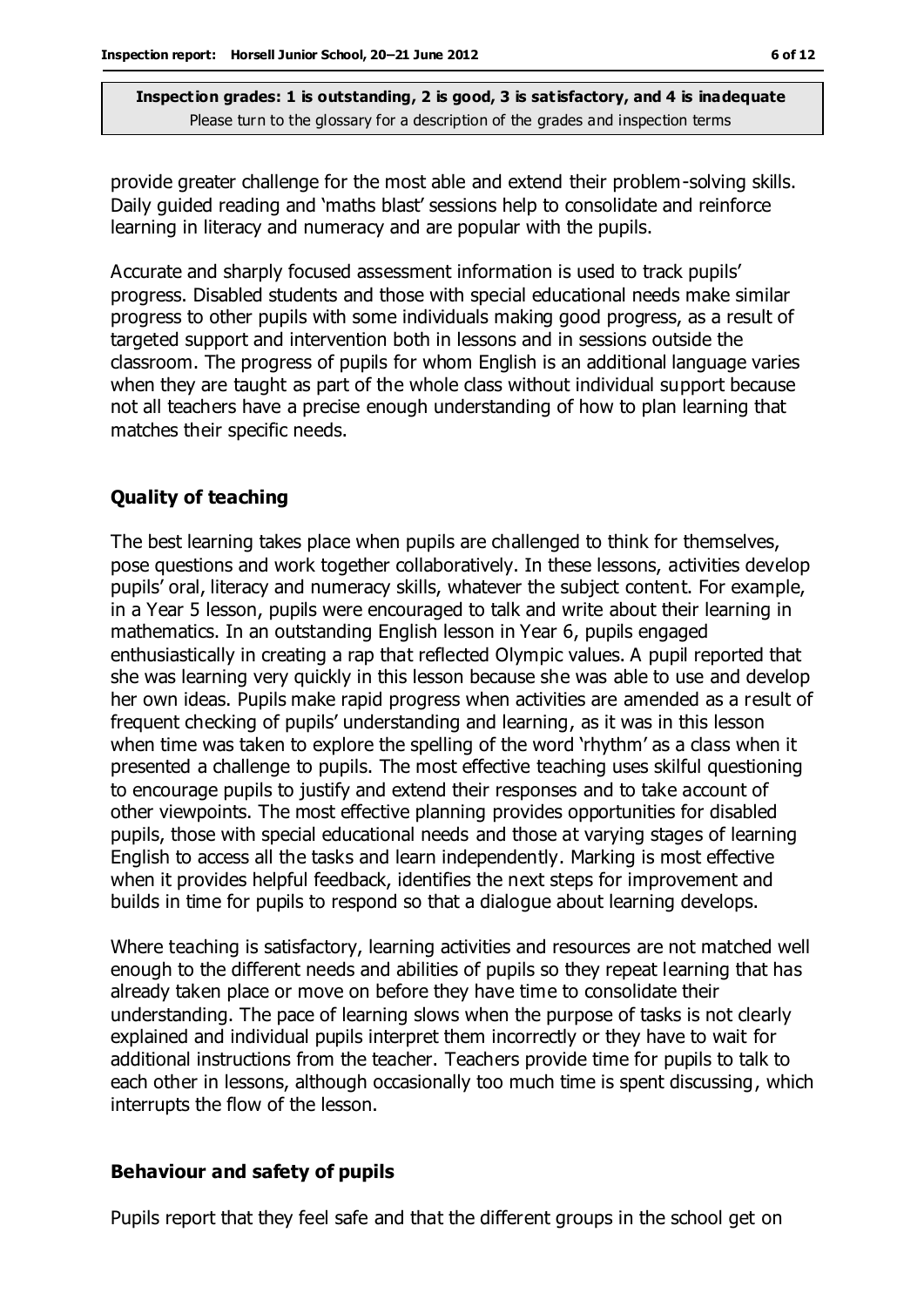well together. Bullying is rare and dealt with very effectively if it does occur. The different forms that bullying can take, including racist and homophobic bullying, are understood by pupils. They express concern for those who are less fortunate than themselves and participate enthusiastically in raising money for a range of charitable causes. The school provides a wide range of extra-curricular activities and competitions that are very popular and contribute well to pupils' spiritual, moral, social and cultural development. Pupils particularly enjoy swimming lessons in the school's pool. Behaviour around the school is well ordered, polite and friendly. However, pupils' compliant and often passive behaviour in lessons does not contribute strongly to their learning. Good and outstanding teaching encourages enthusiastic attitudes to learning and inspires pupils to work hard but pupils' experience of learning is not consistent across the school so there are occasions when individuals are bored or disheartened by having to do work that is not challenging. Teaching assistants provide high quality support so that pupils with identified behavioural difficulties or special educational needs can access the learning. When these pupils are taught as part of the class, their needs are not met so effectively.

#### **Leadership and management**

The school's improvement is largely due to the unwavering leadership of the headteacher and the resilience and determination of the staff. The school meets all the statutory requirements for safeguarding and the systems in place are coherent and effective. There is a strong commitment to promoting equality and tackling discrimination. As a result, the school is a harmonious environment where pupils from different religious, ethnic and cultural backgrounds get on well together and respect each other. Well-planned actions arising from honest and rigorous selfevaluation provide a relentless focus on accelerating progress and closing gaps in the achievement of different groups of pupils. Accurate systems to track progress are used well to identify underachievement and thorough monitoring of performance and targeted professional development improve the quality of teaching and learning. Capacity for improvement has been strengthened by the restructuring of the senior leadership team and the appointment of some able middle leaders with a broad range of skills and expertise.

The school recognises that improvements need to be made to the leadership and management of inclusion across the school. Although the progress of different individuals and groups of pupils is tracked and large amounts of information are collected on additional learning needs, it is not shared in an accessible format that can be used explicitly to plan lessons. Pupil progress meetings help to increase the accountability of coordinators and heads of year for the progress of individuals and groups of pupils but the outcomes of discussions about inclusion are not recorded systematically or disseminated effectively across the school. Teachers are not acquiring the knowledge and skills needed quickly enough to accelerate the learning of pupils who are learning English as an additional language, especially those at the higher levels of language acquisition.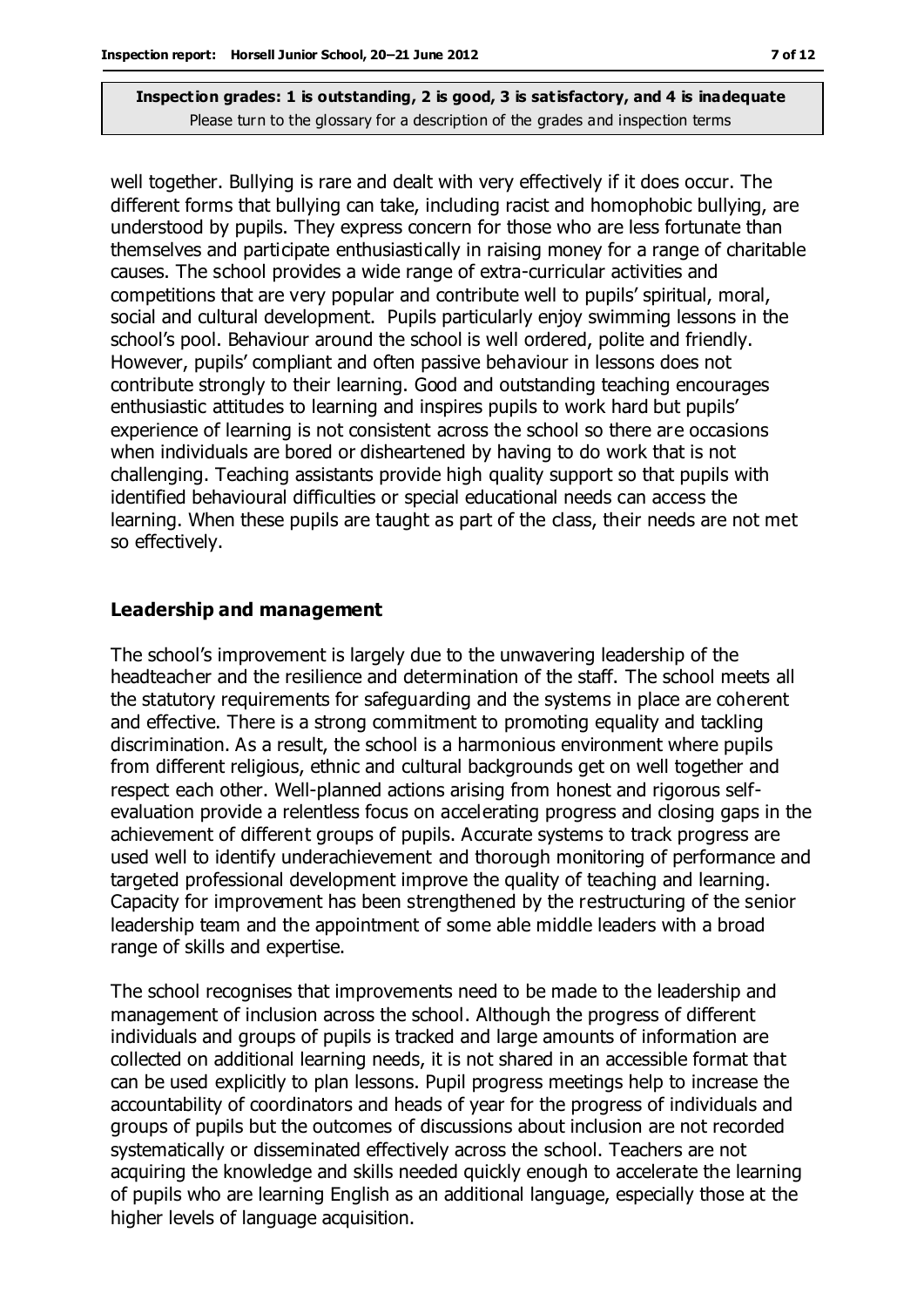The effectiveness of the governing body in holding the school to account has improved significantly during the last two years because it is no longer ready to accept reasons for past underachievement and is better informed to challenge the quality of the school's self-evaluation.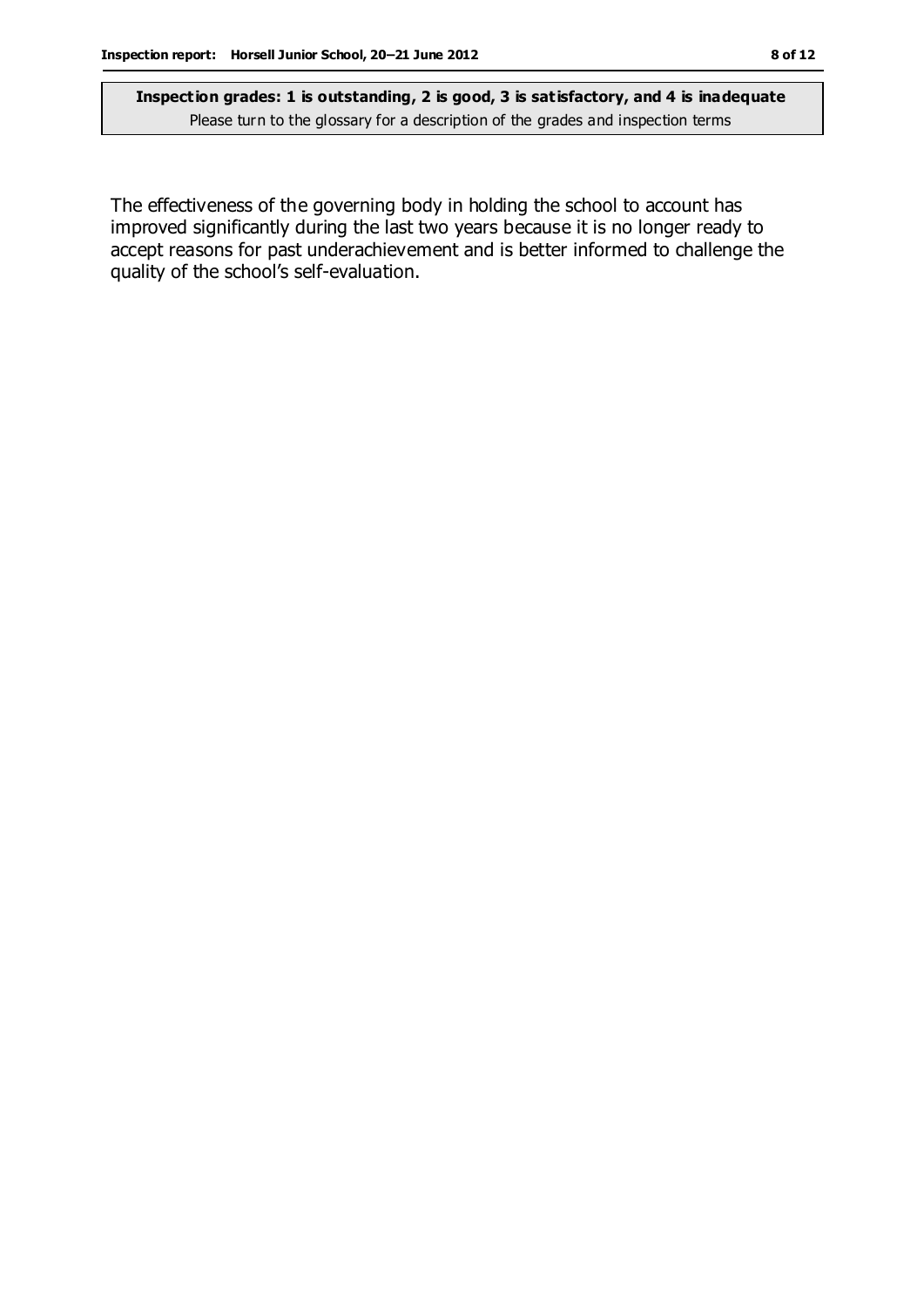## **Glossary**

## **What inspection judgements mean**

| Grade   | <b>Judgement</b> | <b>Description</b>                                                                                                                                                                                                               |
|---------|------------------|----------------------------------------------------------------------------------------------------------------------------------------------------------------------------------------------------------------------------------|
| Grade 1 | Outstanding      | These features are highly effective. An outstanding<br>school provides exceptionally well for all its pupils' needs.                                                                                                             |
| Grade 2 | Good             | These are very positive features of a school. A school<br>that is good is serving its pupils well.                                                                                                                               |
| Grade 3 | Satisfactory     | These features are of reasonable quality. A satisfactory<br>school is providing adequately for its pupils.                                                                                                                       |
| Grade 4 | Inadequate       | These features are not of an acceptable standard. An<br>inadequate school needs to make significant<br>improvement in order to meet the needs of its pupils.<br>Ofsted inspectors will make further visits until it<br>improves. |

## **Overall effectiveness of schools**

|                         | Overall effectiveness judgement (percentage of schools) |      |                     |                   |
|-------------------------|---------------------------------------------------------|------|---------------------|-------------------|
| <b>Type of school</b>   | <b>Outstanding</b>                                      | Good | <b>Satisfactory</b> | <b>Inadequate</b> |
| Nursery schools         | 46                                                      | 46   |                     |                   |
| Primary schools         |                                                         | 47   | 40                  |                   |
| Secondary<br>schools    | 14                                                      | 38   | 40                  |                   |
| Special schools         | 28                                                      | 48   | 20                  |                   |
| Pupil referral<br>units | 15                                                      | 50   | 29                  |                   |
| All schools             |                                                         | 46   | 38                  |                   |

New school inspection arrangements have been introduced from 1 January 2012. This means that inspectors make judgements that were not made previously.

The data in the table above are for the period 1 September 2010 to 31 August 2011 and represent judgements that were made under the school inspection arrangements that were introduced on 1 September 2009. These data are consistent with the latest published official statistics about maintained school inspection outcomes (see [www.ofsted.gov.uk\)](http://www.ofsted.gov.uk/).

The sample of schools inspected during 2010/11 was not representative of all schools nationally, as weaker schools are inspected more frequently than good or outstanding schools.

Primary schools include primary academy converters. Secondary schools include secondary academy converters, sponsor-led academies and city technology colleges. Special schools include special academy converters and non-maintained special schools.

Percentages are rounded and do not always add exactly to 100.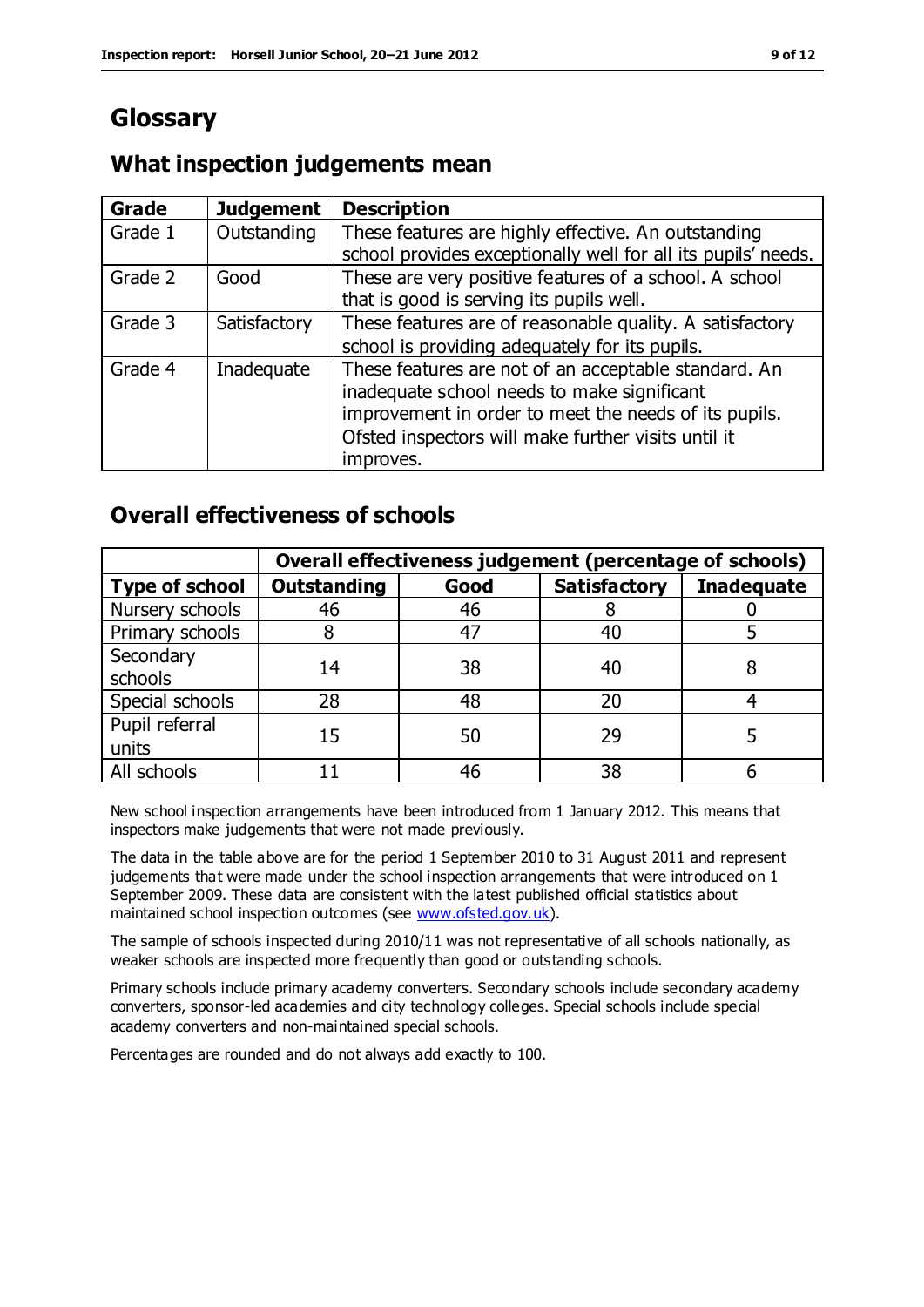# **Common terminology used by inspectors**

| Achievement:                  | the progress and success of a pupil in their<br>learning and development taking account of their<br>attainment.                                                                                                        |
|-------------------------------|------------------------------------------------------------------------------------------------------------------------------------------------------------------------------------------------------------------------|
| Attainment:                   | the standard of the pupils' work shown by test and<br>examination results and in lessons.                                                                                                                              |
| Attendance:                   | the regular attendance of pupils at school and in<br>lessons, taking into account the school's efforts to<br>encourage good attendance.                                                                                |
| Behaviour:                    | how well pupils behave in lessons, with emphasis<br>on their attitude to learning. Pupils' punctuality to<br>lessons and their conduct around the school.                                                              |
| Capacity to improve:          | the proven ability of the school to continue<br>improving based on its self-evaluation and what<br>the school has accomplished so far and on the<br>quality of its systems to maintain improvement.                    |
| Leadership and management:    | the contribution of all the staff with responsibilities,<br>not just the governors and headteacher, to<br>identifying priorities, directing and motivating staff<br>and running the school.                            |
| Learning:                     | how well pupils acquire knowledge, develop their<br>understanding, learn and practise skills and are<br>developing their competence as learners.                                                                       |
| <b>Overall effectiveness:</b> | inspectors form a judgement on a school's overall<br>effectiveness based on the findings from their<br>inspection of the school.                                                                                       |
| Progress:                     | the rate at which pupils are learning in lessons and<br>over longer periods of time. It is often measured<br>by comparing the pupils' attainment at the end of a<br>key stage with their attainment when they started. |
| Safety:                       | how safe pupils are in school, including in lessons;<br>and their understanding of risks. Pupils' freedom<br>from bullying and harassment. How well the school<br>promotes safety, for example e-learning.             |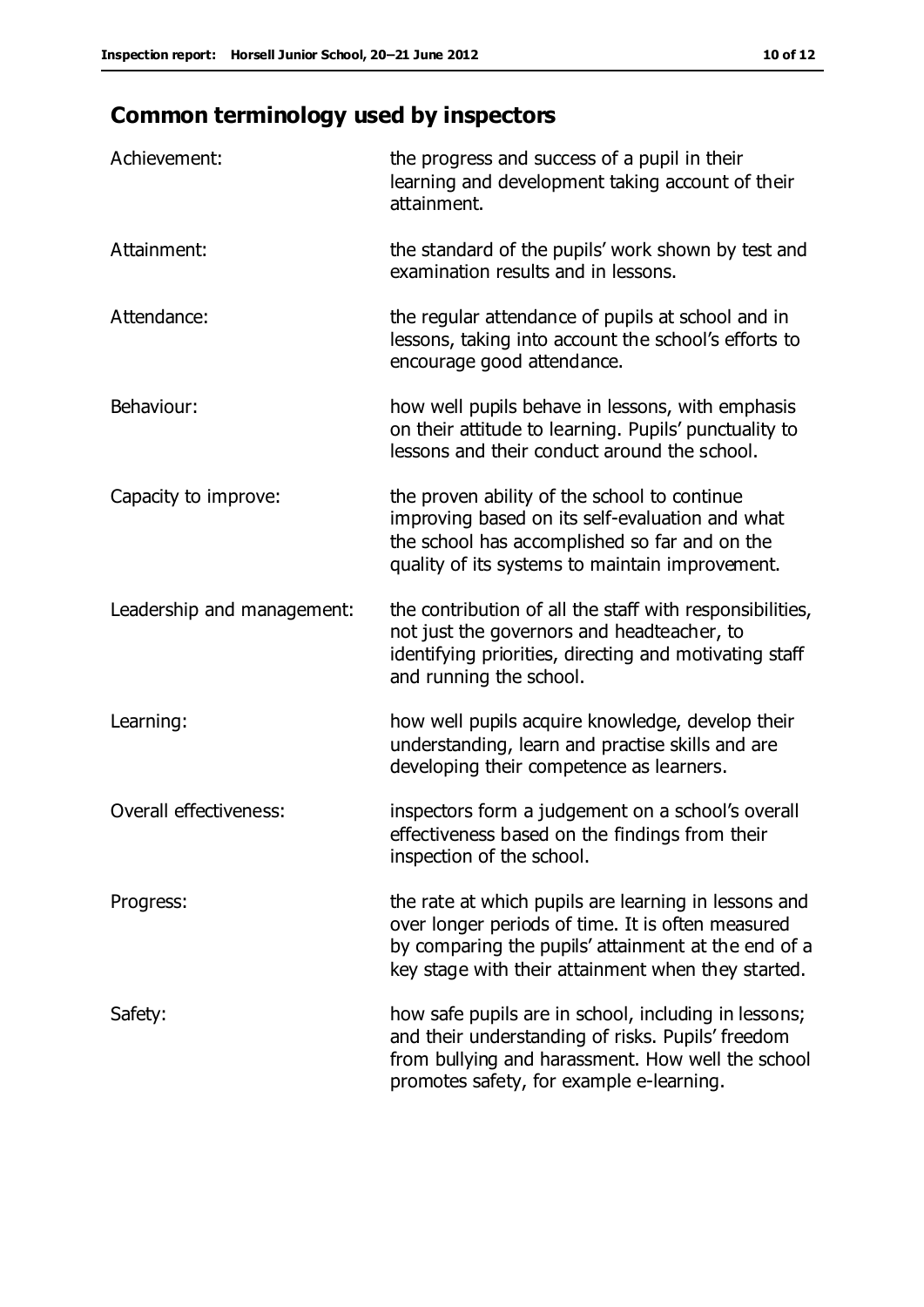#### **This letter is provided for the school, parents and carers to share with their children. It describes Ofsted's main findings from the inspection of their school.**



June 22 2012

Dear Pupils

#### **Inspection of Horsell Junior School, Woking GU21 4TA**

Thank you for the very friendly and polite welcome you gave us when we inspected your school. We enjoyed talking to you and your teachers, visiting some of your lessons and looking around the school. Your school is satisfactory and because it has improved so much in the past two years we have judged that it no longer needs special measures.

You told us that you feel very safe in school and that you mostly enjoy learning. You get on well together in the playground and are proud that you are able to raise money to help those less fortunate than yourselves. You are very lucky to have a lovely outside space to play in and to have a swimming pool. You told us that lessons are mostly fun but we noticed that in a few lessons you looked bored and did not try to do your best work. We think that some of you could learn more quickly so we have asked the school to make sure that teachers have all the information they need to plan lessons so that everyone understands what to do whatever their needs or abilities. We have also asked the teachers to check your learning lots of times during the lesson in case there are some pupils who are not learning enough. You can help by working hard and by telling your teachers and teaching assistants what helps you learn best.

The headteacher leads your school well and the school has improved a great deal since I have been visiting you. We want to make sure that everyone is included in the learning but this is the area where improvement has not been quick enough. We have asked the leaders and managers to make sure that everyone understands what they have to do to make this better.

We wish you all at Horsell a very happy and successful future.

Yours sincerely

Anne Wellham Her Majesty's Inspector